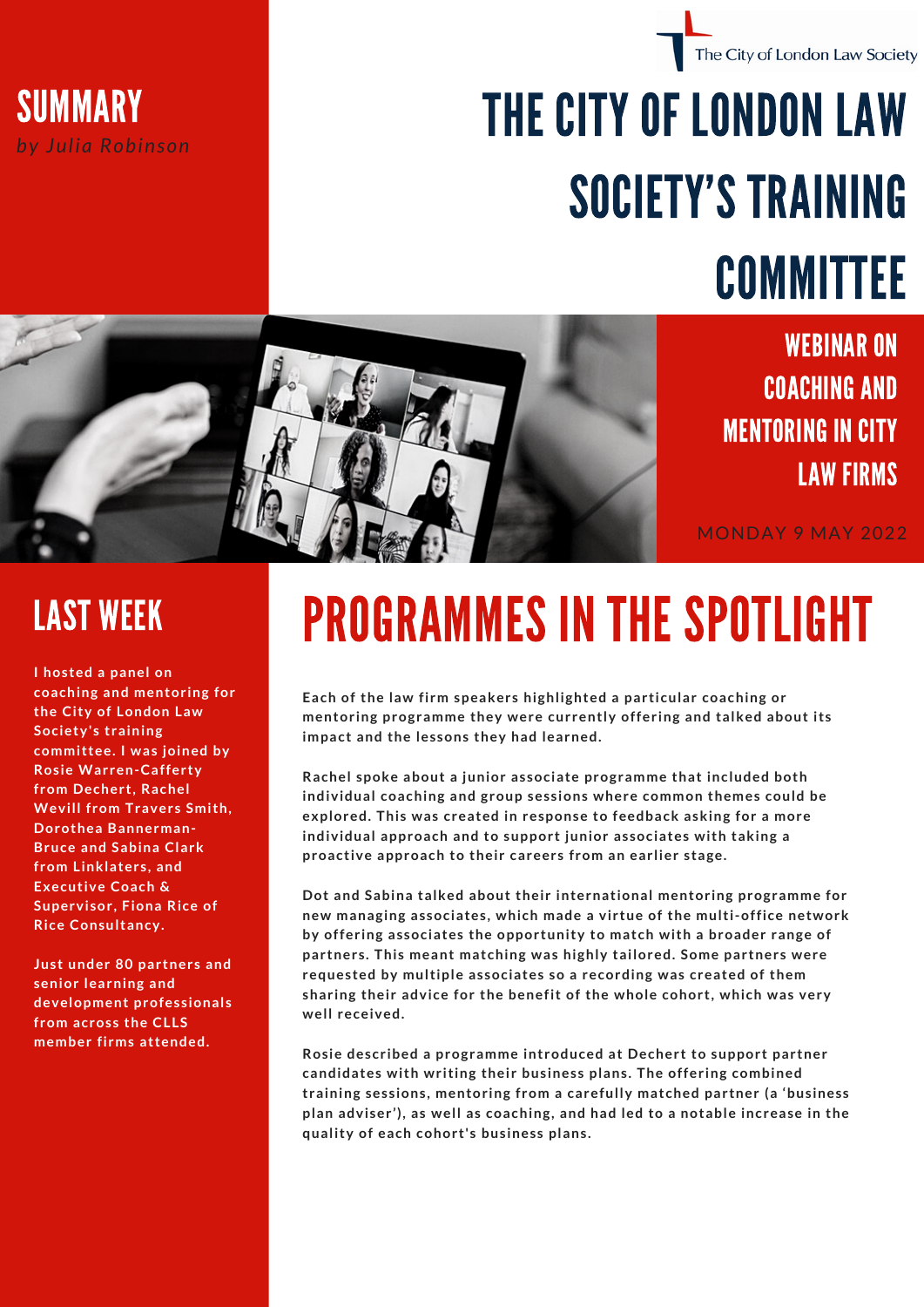## THEMES FROM PARTNER COACHING

**We closed the first half with some observations from Fiona Rice on coaching senior partners across the City.**

**I asked Fiona what themes she was seeing and whether these have changed over the last couple of years. She saw the themes as falling into three categories: first, the more general challenges that are always relevant for partners - managing a team, providing feedback, efficiency etc; secondly, the bigger issues like strategy, business planning and navigating firm politics; and thirdly, the deeper material relating to self-worth, selfconfidence, wellbeing etc.**

**Fiona said that since the pandemic started there has been even greater pressure on partners. While there was understandably a great deal of focus on the wellbeing of junior lawyers, there seemed to have been less emphasis on looking after the partners. They had lost the opportunity to discuss challenges easily with their peers in the office and like others were dealing with the last vestiges of the barrier between work and home life disappearing.**



**While most partners support the return to the office, and Fiona is increasingly meeting clients in person for coaching, there are new challenges around how to manage and motivate juniors effectively. These are being compounded by the war on talent.**

**Fiona singled out recent lateral partners as being especially likely to benefit from coaching given how difficult it is to build new relationships and learn about their new firms quickly in this hybrid environment.**

## PANEL DISCUSSION

**After a short period where attendees met in breakout rooms to discuss their firms' experience of coaching and mentoring, the speakers returned for a discussion, which is summarised below:**

### BUY IN/TAKE UP

**On the partner side, the panel agreed that regardless of time pressure, partners continued to prioritise their role as mentors. Some firms had formal reverse-mentoring programmes, which were highly valued by senior leaders, but even in the mentor role partners experienced some informal reverse mentoring benefits. On the associate side, word of mouth and feedback from pilot programmes were very important. Recently made-up partners were often the best adverts for these programmes as they could speak to the benefits they had personally gained from them.**

### FORMAT

**Remote working has made coaching and mentoring via online platforms the norm. There is a return to some face-to-face coaching especially for initial meetings but less often for a whole coaching programme, and not for the international programmes where part of their success has been the ability to connect people across offices.**

### INTERNAL COACHING

**One of the most interesting findings from the pre-webinar survey (see below) was that all but one firm had some internal coaching provision. It was agreed that seniority was the most likely differentiator between who was matched with an external rather than an internal coach but that this was more at the very senior levels where an outside perspective was most beneficial. Some more junior partners were choosing to continue to work with an internal coach having built up a relationship they valued as they had risen to partner.**

**I asked Fiona in her capacity as a coach supervisor whether she had any advice for firms given this increase in the provision of internal coaching. She spoke of the value these coaches were providing and agreed that it was important for law firms to make sure they have access to regular supervision by a qualified supervisor, either in groups or one-to-one, so they feel supported, and standards are maintained.**